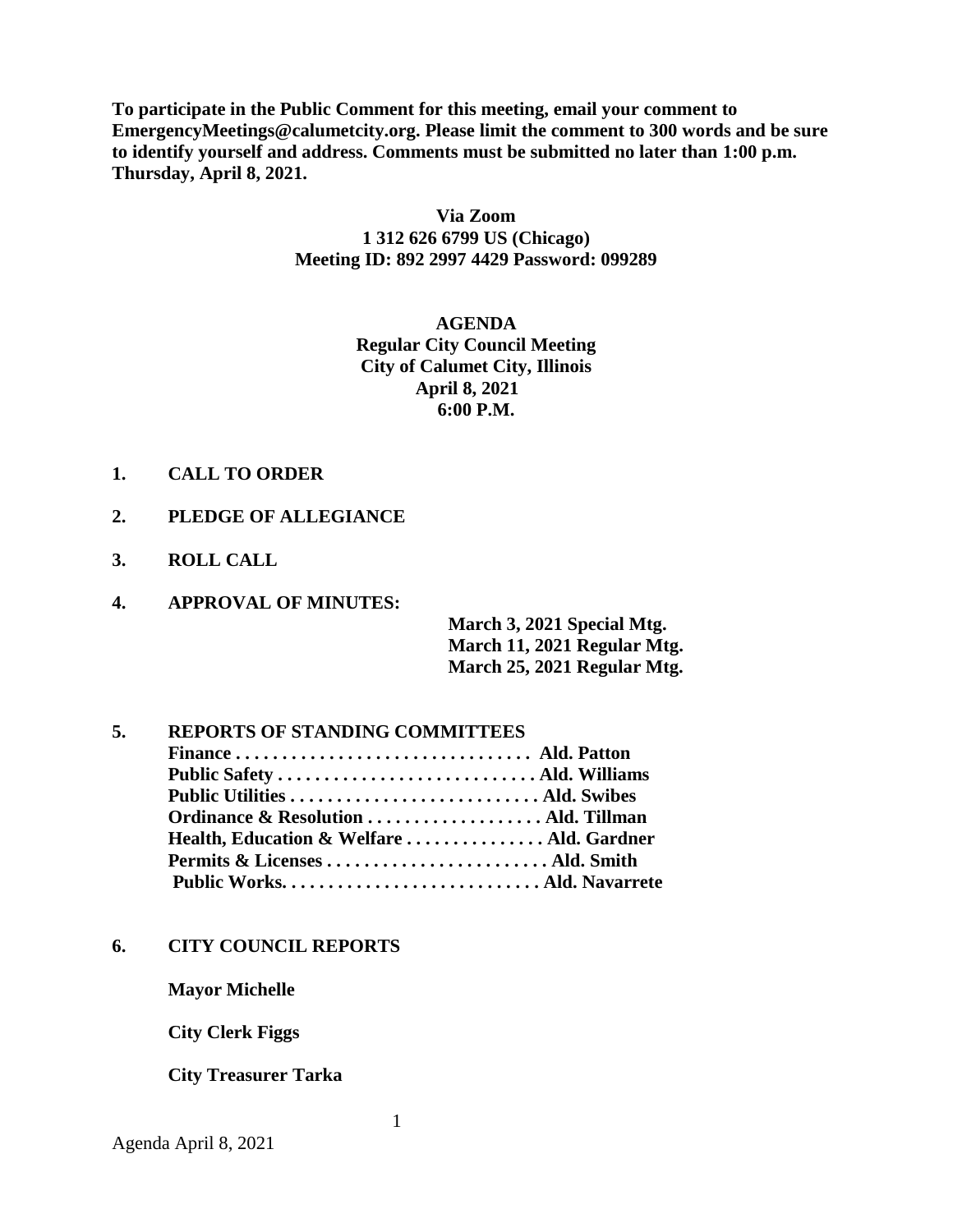**Alderman Navarrete**

**Alderman Swibes**

**Alderman Tillman**

**Alderman Williams**

**Alderman Gardner**

**Alderman Patton**

**Alderman Smith**

### **7. INFORMATIONAL ITEMS TO BE ACCEPTED AND PLACED ON FILE**

|    | A. Illinois Commerce<br><b>Commission</b>        | <b>RE: Northern Illinois Gas Company</b><br>d/b/a Nicor Gas Company<br><b>Energy Efficiency Plan</b>                                                          |
|----|--------------------------------------------------|---------------------------------------------------------------------------------------------------------------------------------------------------------------|
|    | <b>B.</b> Illinois Commerce<br><b>Commission</b> | <b>RE: Illinois Commerce Commission v.</b><br><b>Commonwealth Edison Company</b>                                                                              |
|    | C. Fire Chief Bachert                            | <b>RE:</b> Advising the Council of the resignations of fire fighters<br>Gianni Valsecchi effective March 19, 2021 and Roy<br>Pacheco effective April 1, 2021. |
|    | D. City Treasurer Tarka                          | <b>RE: Revenue &amp; Expense Reports February 2021</b>                                                                                                        |
| Е. | <b>City Clerk Figgs</b>                          | <b>RE: Revenue Report March 2021</b>                                                                                                                          |

#### **8. NEW BUSINESS**

- **A. Various Action Items:**
	- **1. Approve the procurement of an appraisal in support of the City's intervention in PTAB #19-33334 Napleton Investment, 1951 River Oaks Dr., in an amount not to exceed \$3,500.00.**
	- **2. Approve the installation of "Resident Parking Only" signs at 304 Saginaw and 339 Crandon Ave; direct Public Works to install.**

Agenda April 8, 2021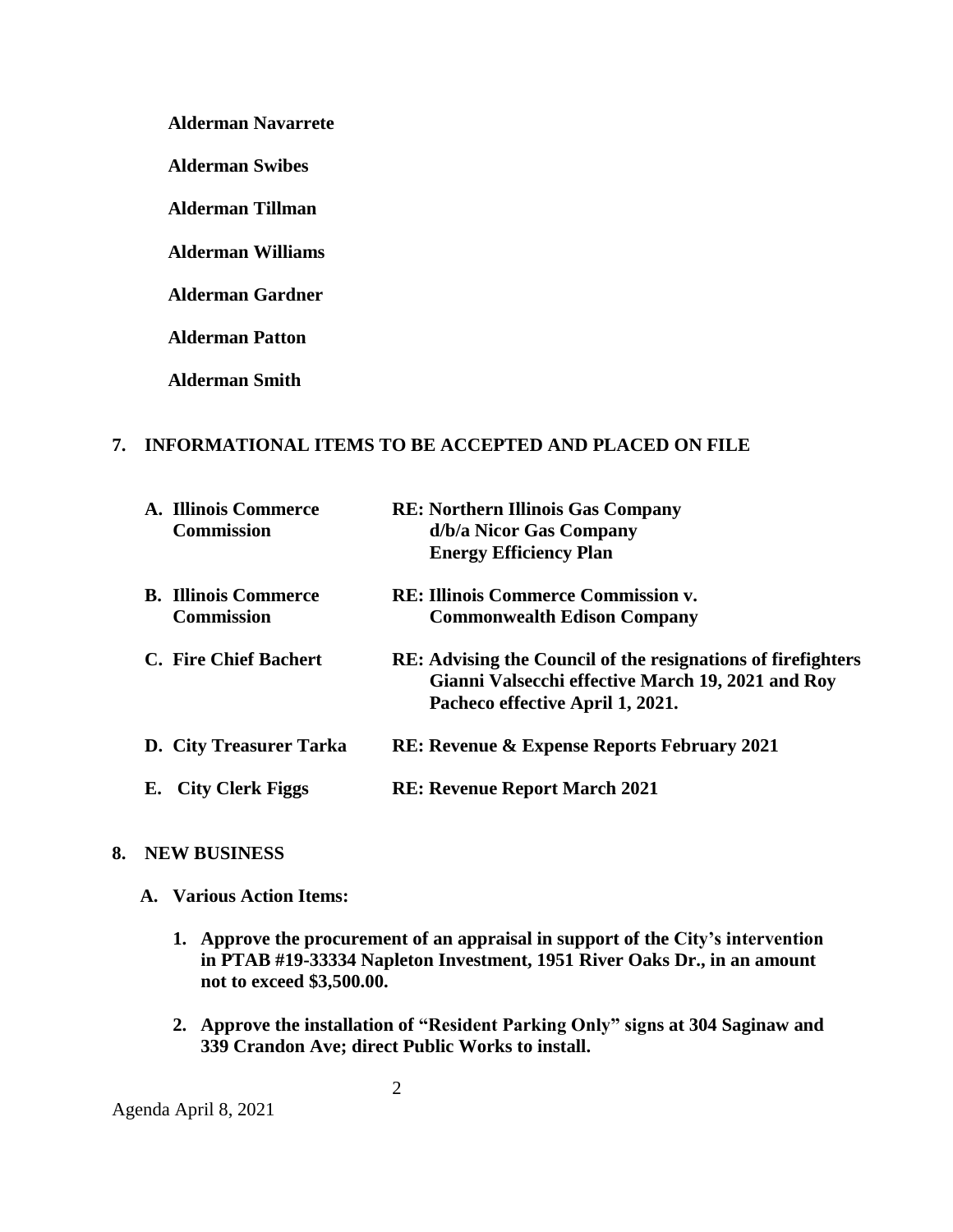- **3. Approve outdoor party with petting zoo and pony rides at 370 Superior Ave. on April 10, 2021 with amplified music from 3:00 p.m. to 6:00 p.m.**
- **4. Approve temporary speed bumps and authorize Public works to install at the following locations:**
	- **On the 200 block of Prairie Ave. between State St. and Stewart Ave.**
	- **On the 200 block of Madison Ave. between State St. and Stewart Ave.**
	- **One the 200 block of Chappel Ave. between State St. and Stewart Ave.**
	- **On the 200 block of Clyde Ave. between State St. and Stewart Ave.**
	- **On the 200 block of Merrill Ave between State St. and Stewart Ave.**
	- **On the 200 block of Paxton Ave. between State St. and Stewart Ave.**
	- **On the 400 block of Paxton Ave. between Harding and Sibley Blvd.**
	- **On the 100 block of Luella Ave. between Harbor Ave. and Downs Dr.**
	- **On Forest Pl. between Forest Ave. and Forest Ave.**
	- **At 21 163rd St and State Line Rd.**
- **5. Chief Bachert Requesting approval for the Board of Fire & Police Commissioners to offer conditional employment to the next two (2) eligible candidates on the hiring list due to the resignations of Firefighters Gianni Valsecchi and Roy Pacheco.**

### **B. BUILDING PERMITS**

| <b>NEW FENCE</b>         | WARD                 |
|--------------------------|----------------------|
| 342 Clyde                | 3rd Ward             |
| 124 $157^{\text{th}}$ St | $5th$ Ward           |
| 495 Crandon              | 4 <sup>th</sup> Ward |
| 618 Muskegon             | $2nd$ Ward           |

### **C. RESOLUTIONS AND ORDINANCES**

- **1. Ordinance Amending Handicapped Parking Ordinance Chapter 90 of the Municipal Code of the City of Calumet City, Cook County, Illinois Handicapped Parking by adding: 319 Crandon Ave. and Deleting 339 Crandon Ave.**
- **2. An Ordinance Authorizing A Donation Agreement With Ingalls Health Ventures For The Donation Of A Portion Of 1700 Torrence Avenue To The City Of Calumet City.**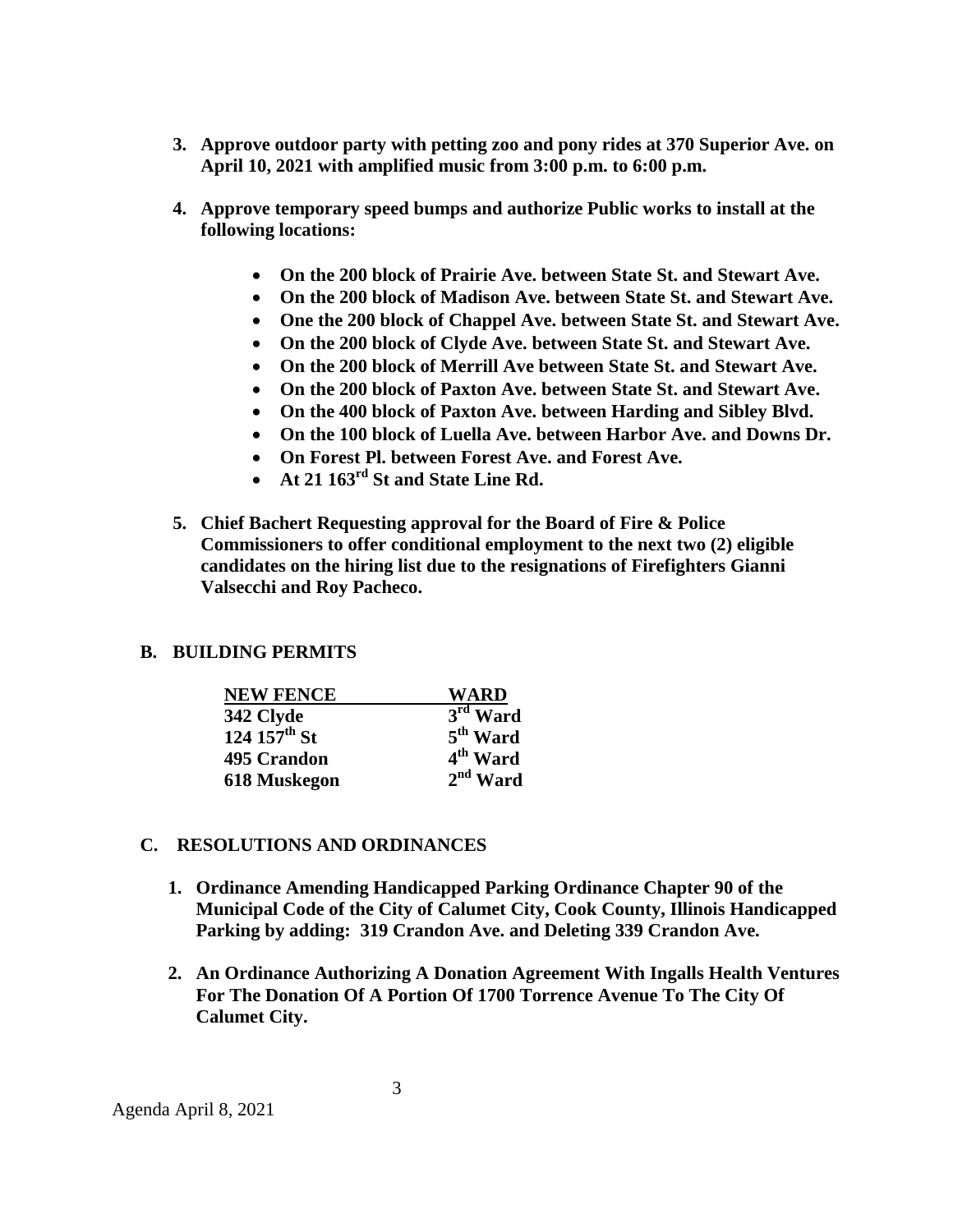- **3. An Ordinance Amending Article IV, Division 10 "Corporation Counsel" And Article VI, Division 2 "Department Of Law" Of Chapter 2 "Administration" Of The Municipal Code Of The City Of Calumet City To Amend The Law Department For The City Of Calumet City.**
- **4. A Resolution Approving A Contract With Jeremy Armstrong.**
- **5. A Resolution Authorizing an Agreement With J&T Group Of Illinois To Redevelop Abandoned Homes.**
- **D. FINANCIAL MATTERS** 
	- **1. Approve asbestos abatement for demolition of property located at 788 Buffalo Ave.; authorize the City Treasurer to remit payment to Alliance Environmental Control, Inc. in the amount of \$5,465.00 and to charge account #01099-52710.**
	- **2. Approve asbestos abatement for demolition of property located at 777 Buffalo Ave.; authorize the City Treasurer to remit payment to Alliance Environmental Control, Inc. in the amount of \$6,790.00 and to charge account #01099-52710.**
	- **3. Approve asbestos abatement for demolition of property located at 906 Williams St.; authorize the City Treasurer to remit payment to Alliance Environmental Control, Inc. in the amount of \$6,440.00 and to charge account #01099-52710.**
	- **4. Approve emergency demolition of property located at 531 155th St. due to unsafe, unsanitary conditions; authorize the City Treasurer to remit payment to JM Industrial Services, Inc. in the amount of \$18,900.00 and to charge account #01099-52710.**
	- **5. Approve emergency demolition of property located at 800 Stateline Rd. due to unsafe, unsanitary conditions; authorize the City Treasurer to remit payment to A&R Tree Service in the amount of \$10,600.00 and to charge account #01099-52710.**
	- **6. Approve maintenance on pump at Greenbay Ave. pump station; authorize the City Treasurer to remit payment to Metropolitan Industries Inc. in the amount of \$13,625.00 and to charge account #03036-52348.**
	- **7. Approve services for the City's Annual Electronic Recycling Program; authorize the City Treasurer to remit payment to Lynwood Recycling Center in an amount not to exceed \$50,000.00 and to charge account #01041-52141.**